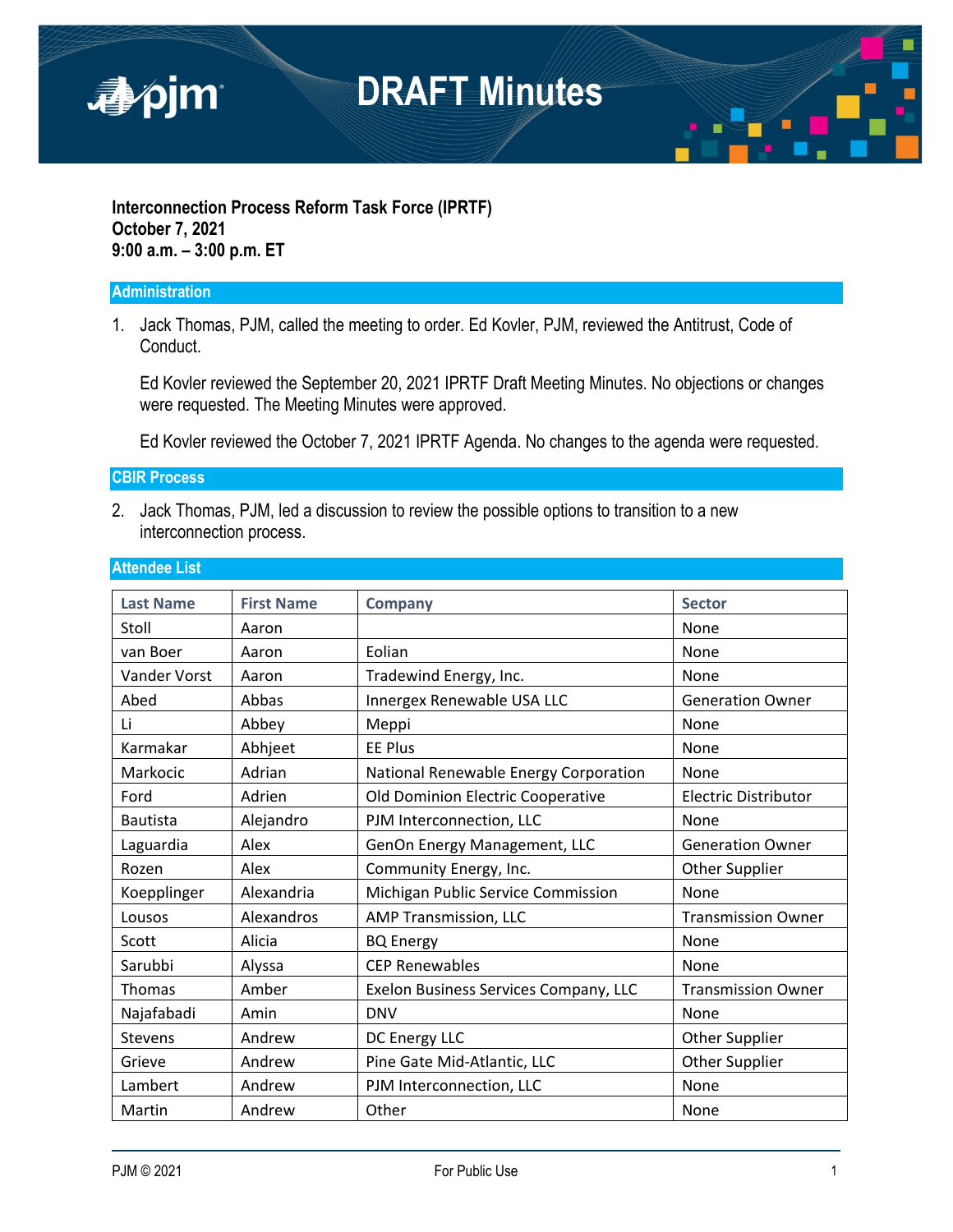

| Fernandes      | Anisha         | PJM Interconnection, LLC                   | None                      |
|----------------|----------------|--------------------------------------------|---------------------------|
| Pahwa          | Ankit          | <b>Burns &amp; McDonnell</b>               | None                      |
| Lopez          | Annie          | <b>East Point Energy</b>                   | None                      |
| Ortiz          | Anthony        | Community energy Inc                       | None                      |
| Sibilia        | Anthony        | Primergy Solar                             | None                      |
| Deyerle        | Anthony        | Sun Tribe Development                      |                           |
| Ptak           | Anton          | <b>EDF Renewable Energy</b>                | None                      |
| Janapareddy    | Anupama        | Green River Holdings, LLC                  | <b>Generation Owner</b>   |
| Dixit          | Anuj           | Recurrent Energy, LLC                      | <b>Other Supplier</b>     |
| Ghodsian       | Arash          | American Transmission Company, LLC         | None                      |
| Iler           | Arthur (Art)   | Indiana Office of Utility Consumer Counsel | <b>End-Use Customer</b>   |
| Wolfe          | Art            | PJM Interconnection, LLC                   | None                      |
| Ranaweera      | Aruna          | <b>Hecate Energy</b>                       | None                      |
| Panegal        | Ash            | Apex Clean Energy                          | None                      |
| Sinha          | Ashank         | PJM Interconnection, LLC                   | None                      |
| Haque          | Asim           | PJM Interconnection, LLC                   | None                      |
| Ghayas         | Awais          | PJM Interconnection, LLC                   | None                      |
| Murray         | B              | <b>FirstEnergy Corporation</b>             | <b>Transmission Owner</b> |
| Friedell       | Ben            | Naren Co                                   | None                      |
| Spears         | Ben            | Urban Grid Solar Projects, LLC             | <b>Other Supplier</b>     |
| <b>Staples</b> | Boone          | Tenaska Power Services Co.                 | <b>Generation Owner</b>   |
| Young          | <b>Brandon</b> | Public Service Electric & Gas Company      | <b>Transmission Owner</b> |
| White          | <b>Brett</b>   | Other                                      | None                      |
| Chmielewski    | <b>Brian</b>   | PJM Interconnection, LLC                   | None                      |
| Kauffman       | <b>Brian</b>   | Enel X North America, Inc.                 | <b>Other Supplier</b>     |
| Landa          | <b>Bulmaro</b> | Algonquin Energy Services, Inc.            | <b>Generation Owner</b>   |
| Crawford       | Byron          | Amazon Energy LLC                          | <b>Other Supplier</b>     |
| Littlefield    | Camille        | AMP Transmission, LLC                      | <b>Transmission Owner</b> |
| Johnson        | Carl           | Customized Energy Solutions, Ltd.*         | None                      |
|                |                | AEP Appalachian Transmission Company,      |                           |
| Heitmeyer      | Chad           | Inc.                                       | <b>Transmission Owner</b> |
| <b>Hicks</b>   | Adriane        | Dominion Virginia Power                    | None                      |
| Ercoli         | Chris          | <b>Brookfield Energy Marketing LP</b>      | Other Supplier            |
| Lazinski       | Chris          | Bayway-re                                  | None                      |
| Quarterman     | Chris          | <b>Meridian Energy</b>                     | None                      |
| Fuess          | Christian      | PBF Power Marketing, LLC                   | <b>Generation Owner</b>   |
| Kidwell        | Christopher    | Duke Energy Business Services LLC          | <b>Transmission Owner</b> |
| Richards Jr    | Cleveland      | Price Waterhouse Cooper                    | None                      |
| Scher          | Cliff          | Lightsource BP                             | None                      |

π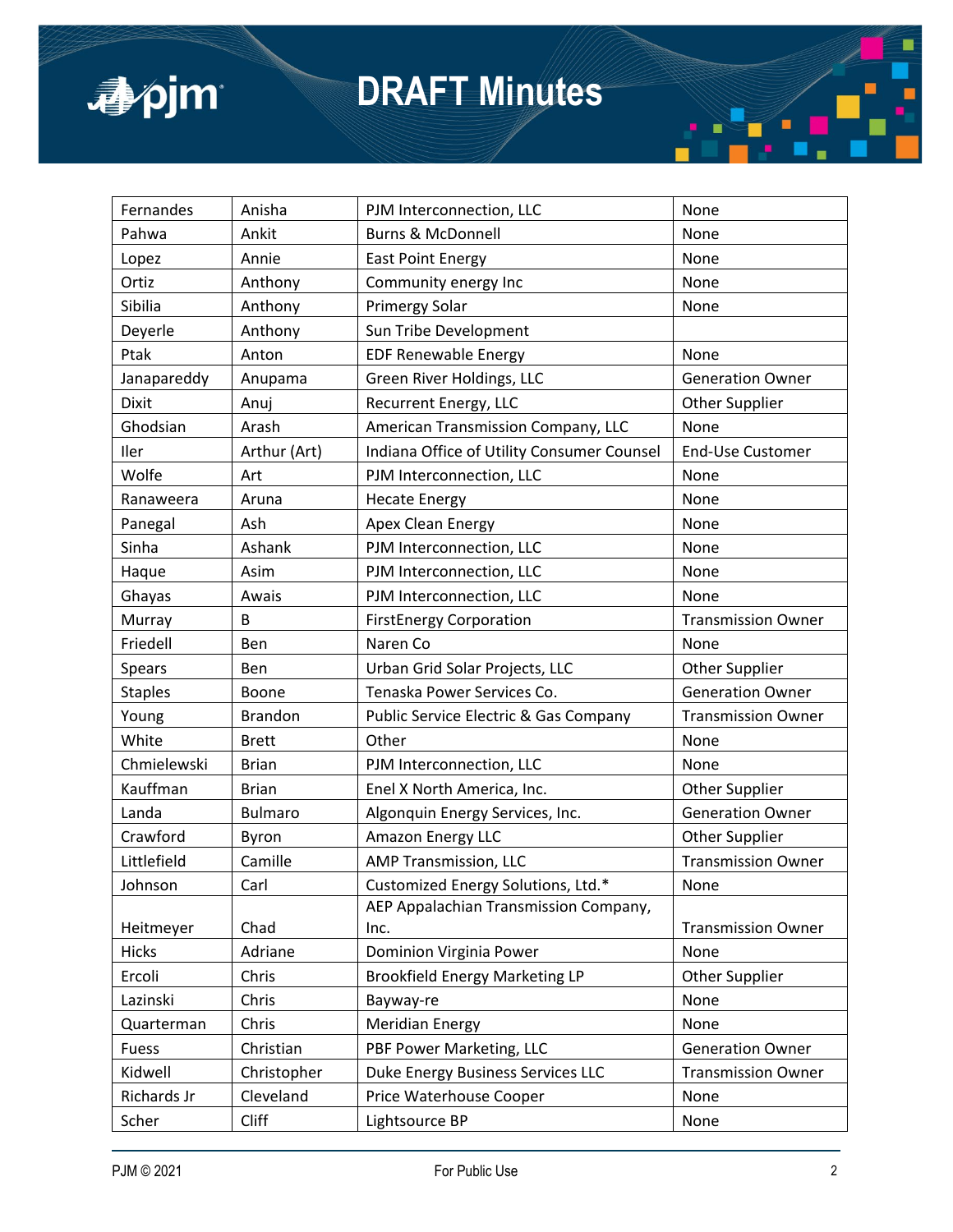

| Dickson              | Craig        | Williams                                    | None                      |
|----------------------|--------------|---------------------------------------------|---------------------------|
| Glazer               | Craig        | PJM Interconnection, LLC                    | None                      |
| Tashakkori           | Cyrus        | Open Road Renewables, LLC                   | None                      |
| Fipke                | Dan          | Kanin Energy                                | None                      |
| Wang                 | Daniel       | sPower Energy Marketing, LLC                | <b>Generation Owner</b>   |
| Adams                | Darrin       | East Kentucky Power Cooperative, Inc.       | <b>Transmission Owner</b> |
| Anders               | David        | PJM Interconnection, LLC                    | None                      |
| Capparelli           | David        | <b>Dakota Power Partners</b>                | None                      |
| Davis                | David        | Strata Solar                                | None                      |
| Mabry                | David        | McNees Wallace & Nurick LLC                 | None                      |
| Martinez             |              |                                             |                           |
| Perez                | David        | Acciona                                     | None                      |
| Souder               | David (Dave) | PJM Interconnection, LLC                    | None                      |
|                      |              | Market Interconnection Consulting           |                           |
| Hastings             | David        | Services (MICS)                             | None                      |
| Rana                 | Deepesh      | Apex Clean Energy                           | None                      |
| <b>Foster Cronin</b> | Denise       | East Kentucky Power Cooperative, Inc.       | <b>Transmission Owner</b> |
| Desmarais            | Dennis       | <b>Birch</b>                                | None                      |
| Hough                | Dennis       | The Federal Energy Regulatory<br>Commission | None                      |
| Danis                | Deral        | Clean Line Energy Partners LLC              | None                      |
| Kou                  | Derek        | Virginia Electric & Power Company           | <b>Transmission Owner</b> |
| Sunderman            | Derek        | Tradewind Energy, Inc.                      | None                      |
| Gupta                | Dhruv        | <b>EPE Consulting</b>                       | None                      |
| Broughton            | Dillon       | Timmons                                     | None                      |
| Robichaud            | Donna        | Geenex Solar LLC                            | <b>Other Supplier</b>     |
| Dale                 | Douglas      | PECO Energy Company                         | <b>Transmission Owner</b> |
| Peacey               | Denelle      | TransAlta Energy Marketing (U.S.) Inc.      | <b>Other Supplier</b>     |
| Price                | Drew         | <b>Hexagon Energy</b>                       | None                      |
| Kovler               | Ed           | PJM Interconnection, LLC                    | None                      |
| Cham                 | Edrissa      | Tradewind Energy, Inc.                      | None                      |
| Turner               | Eli          | Sun Tribe Development                       | None                      |
| Toshiro              | Elias        | Tyr Energy, LLC                             | Other Supplier            |
| Reynoso              | Eliseo       | Core Dev USA                                | None                      |
| <b>Nix</b>           | Emma         | <b>Gable and Associates</b>                 | None                      |
| <b>Bryant</b>        | Eric         | <b>FirstEnergy Corporation</b>              | <b>Transmission Owner</b> |
| Miarka               | Erich        | Savion, LLC                                 | None                      |
| <b>Baker</b>         | Erin         | Vesper Energy Development LLC               | None                      |
| Bixby                | Evan         | Pine Gate Mid-Atlantic, LLC                 | <b>Other Supplier</b>     |

π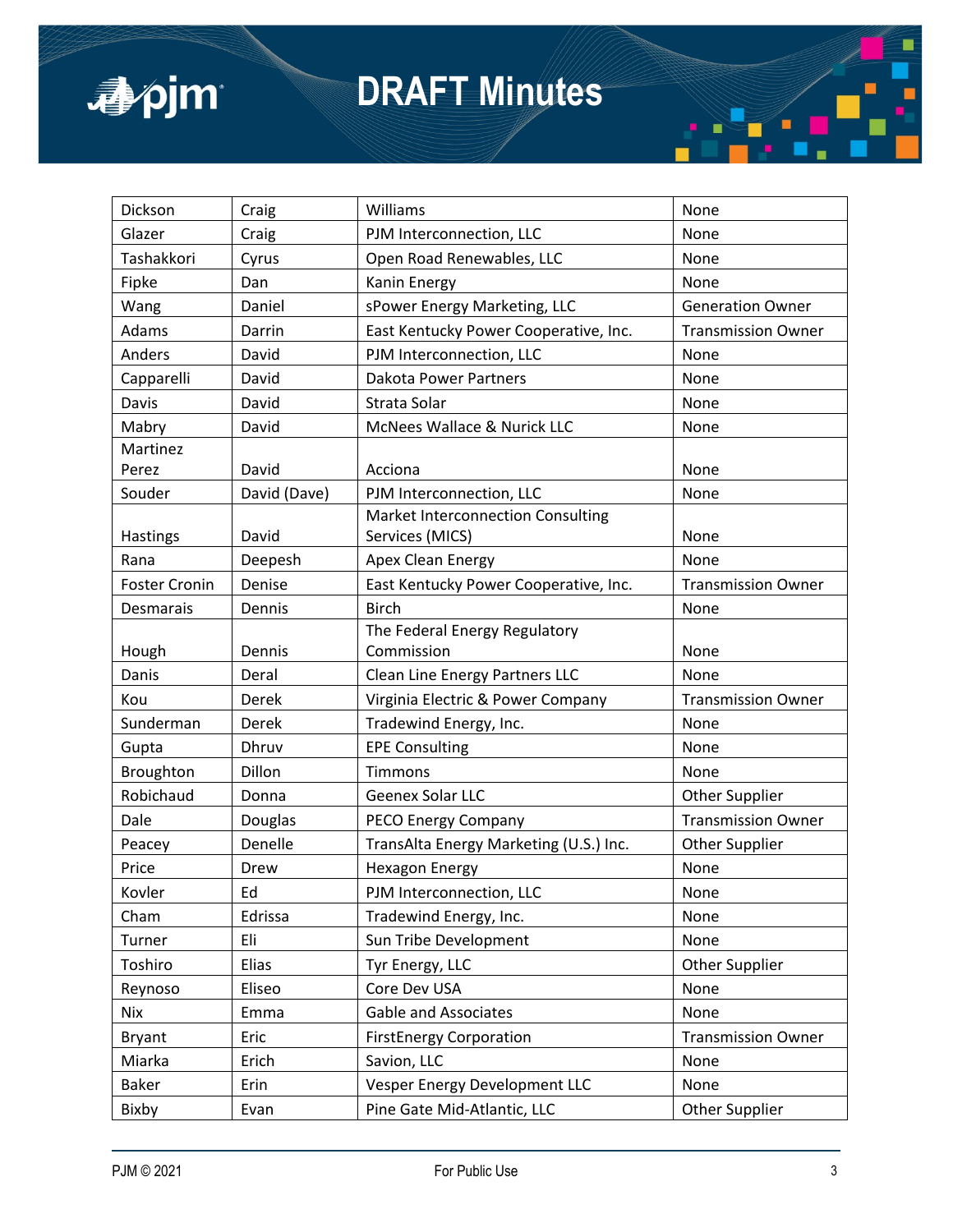

| Wang          | Felix          | Samsung                                  | None                        |
|---------------|----------------|------------------------------------------|-----------------------------|
| Zhou          | Feng           | Plus Energy Storage                      | None                        |
| <b>Hudis</b>  | Gabriella      | Jersey Green Energy LLC                  | <b>Other Supplier</b>       |
| Gunn          | Garan          | Public Service Electric & Gas Company    | <b>Transmission Owner</b>   |
| Circero       | Gary           | <b>CEP Renewables</b>                    | None                        |
| Fuerst        | Gary           | American Transmission Systems, Inc.      | <b>Transmission Owner</b>   |
| Mehta         | Gaurav         | Enel Trading North America, LLC          | <b>Other Supplier</b>       |
| Kogut         | George         | New York Power Authority                 | Other Supplier              |
| Hull          | Gerit          | American Municipal Power, Inc.           | <b>Electric Distributor</b> |
| Jardot        | Gina           | <b>Essential Power Rock Springs, LLC</b> | <b>Generation Owner</b>     |
| Filomena      | Guy            | Customized Energy Solutions, Ltd.*       | None                        |
| Larabee       | Haley          | Cypress Creek Renewables, LLC            | <b>Generation Owner</b>     |
| Muller        | Hannah         | Clearway Energy Group LLC                | None                        |
| Singh         | Harliv         | Northern States Power Company            | <b>Other Supplier</b>       |
| Weitzner      | Henry          | <b>Walden Renewables</b>                 | None                        |
| Martin        | Hy             | Deshaw                                   | None                        |
| Edwards       | lan            | Tyr Energy, LLC                          | <b>Other Supplier</b>       |
| Sharpe        | lan            | Leeward Renewable Energy, LLC            | None                        |
| Kalle         | Ibrahima       | <b>Tibiri Energies</b>                   | None                        |
| Chocarro      |                | E.ON Climate & Renewables North          |                             |
| Aguirrebengoa | Iker           | America, Inc.                            | <b>Generation Owner</b>     |
| Sarussi       | Itamar         | Energix US                               | None                        |
| Campbell      | Justin         | <b>Edison Transmission LLC</b>           | <b>Other Supplier</b>       |
| Thomas        | Jack           | PJM Interconnection, LLC                 | None                        |
| Kitchen       | Jacqui         | Lightsource BP                           | None                        |
| Shaifer       | James          | <b>NCRE Solar</b>                        | None                        |
| Johnson       | Jamie          | Williams                                 | None                        |
| Hendrick      | Jared          | <b>FIH Partners</b>                      | None                        |
| Contino       | Jarrett        | EDP Renewables North America, LLC        | <b>Generation Owner</b>     |
| Connell       | Jason          | PJM Interconnection, LLC                 | None                        |
| Hathcock      | Jason          | Strata Solar                             | None                        |
| McGovern      | Jason          | PJM Interconnection, LLC                 | None                        |
| Minalga       | Jason          | Invenergy, LLC                           | <b>Generation Owner</b>     |
| Watson        | Jeanine        | PJM Interconnection, LLC                 | None                        |
| Gray          | Jeffrey (Jeff) | Gray LLC                                 | None                        |
| Hudson        | Jeff           | Urban Grid Solar Projects, LLC           | <b>Other Supplier</b>       |
| Stuchell      | Jeff           | <b>FirstEnergy Corporation</b>           | <b>Transmission Owner</b>   |
| Whitehead     | Jeffrey        | <b>GT Power Group</b>                    | None                        |
| Hohenshilt    | Jennifer       | Talen Energy Marketing, LLC              | <b>Generation Owner</b>     |

π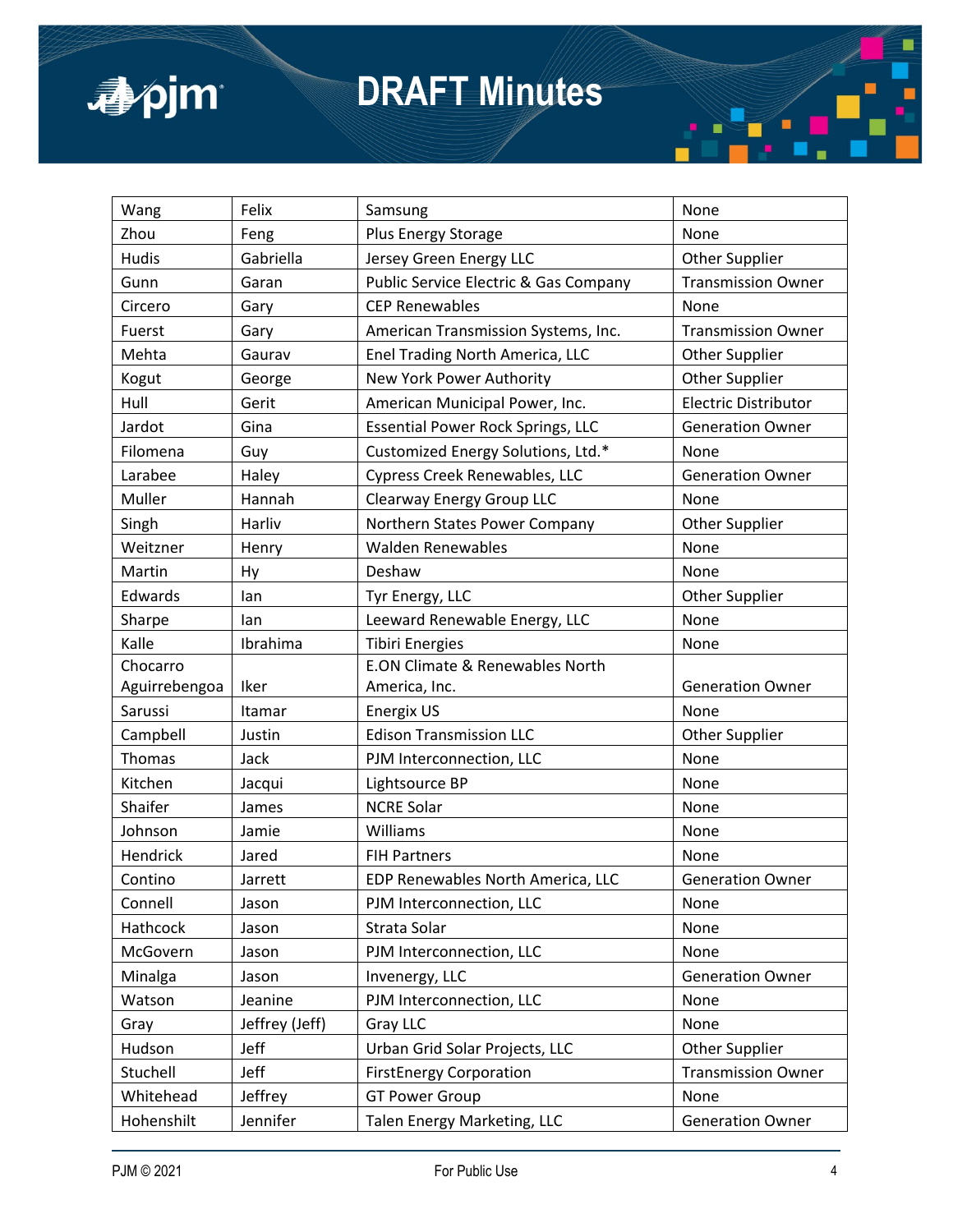

| <b>Benchek</b>  | Jim         | American Transmission Systems, Inc.      | <b>Transmission Owner</b>   |
|-----------------|-------------|------------------------------------------|-----------------------------|
|                 |             | Dominion Energy Generation Marketing,    |                             |
| Davis           | James (Jim) | Inc.                                     | <b>Generation Owner</b>     |
| Sherrick        | Joe         | PA.gov                                   | None                        |
| <b>Brodbeck</b> | John        | EDP Renewables North America, LLC        | <b>Generation Owner</b>     |
| Dadourian       | John        | Monitoring Analytics, LLC                | None                        |
| Horstmann       | John        | Dayton Power & Light Company (The)       | <b>Transmission Owner</b>   |
| Kopinski        | John        | ITC Mid-Atlantic Development LLC         | <b>Other Supplier</b>       |
| Soininen        | John        | <b>Brookfield Renewables</b>             | None                        |
| Wieland         | John        | Leeward Energy                           | None                        |
| Sasser          | Jonathan    | Customized Energy Solutions, Ltd.*       | None                        |
| Thompson        | Jonathan    | PJM Interconnection, LLC                 | None                        |
| Stephenson      | Josh        | PJM Interconnection, LLC                 | None                        |
| Errick          | Josh        | PA.gov                                   | None                        |
| Greenfield      | Juanita     | <b>DWT</b>                               | None                        |
| Echeverri       | Julian      | <b>OPD Energy</b>                        | None                        |
| Campbell        | Justin      | <b>Edison Transmission LLC</b>           | <b>Other Supplier</b>       |
| McNeil          | Justin      | Office of the Attorney General, Kentucky | End-Use Customer            |
|                 |             | MISO (Midcontinent Independent System    |                             |
| Joshi           | Karan       | Operator)                                | None                        |
| Mekala          | Karthik     | RWE Renewables Americas, LLC             | <b>Generation Owner</b>     |
| Burnham         | Kat         | <b>Advanced Energy Economy (AEE)</b>     | None                        |
| Esber           | Ken         |                                          | None                        |
| Foladare        | Kenneth     | Geenex Solar LLC                         | <b>Other Supplier</b>       |
| Chen            | Kevin       | <b>EPE Consulting</b>                    | None                        |
| Kilgallen       | Kevin       | <b>Avangrid Renewables LLC</b>           | <b>Generation Owner</b>     |
| Renzi           | Kim         | <b>FirstEnergy Corporation</b>           | <b>Transmission Owner</b>   |
| Malcolm         | Kimberly    | <b>FirstEnergy Corporation</b>           | <b>Transmission Owner</b>   |
| Nareshkumar     | Koushy      | Potomac Electric Power Company           | <b>Electric Distributor</b> |
|                 |             |                                          |                             |
| Clifford        | Kyle        | PECO Energy Company                      | <b>Transmission Owner</b>   |
| Copeland        | Kyle        | PJM Interconnection, LLC                 | None                        |
| Silbernagel     | Kyle        | Kanin Energy                             | None                        |
| Yovanovich      | Laura       | PJM Interconnection, LLC                 | None                        |
| Williams        | Lesley      | Geenex Solar LLC                         | Other Supplier              |
| Padilla         | Leslie      | Candela Renewables                       | None                        |
| Broughel        | Lindsay     | <b>CC Renew</b>                          | None                        |
| Hua             | Ling        | Clearway Energy Group LLC                | None                        |
| Krizenoskas     | Lisa        | PJM Interconnection, LLC                 | None                        |

π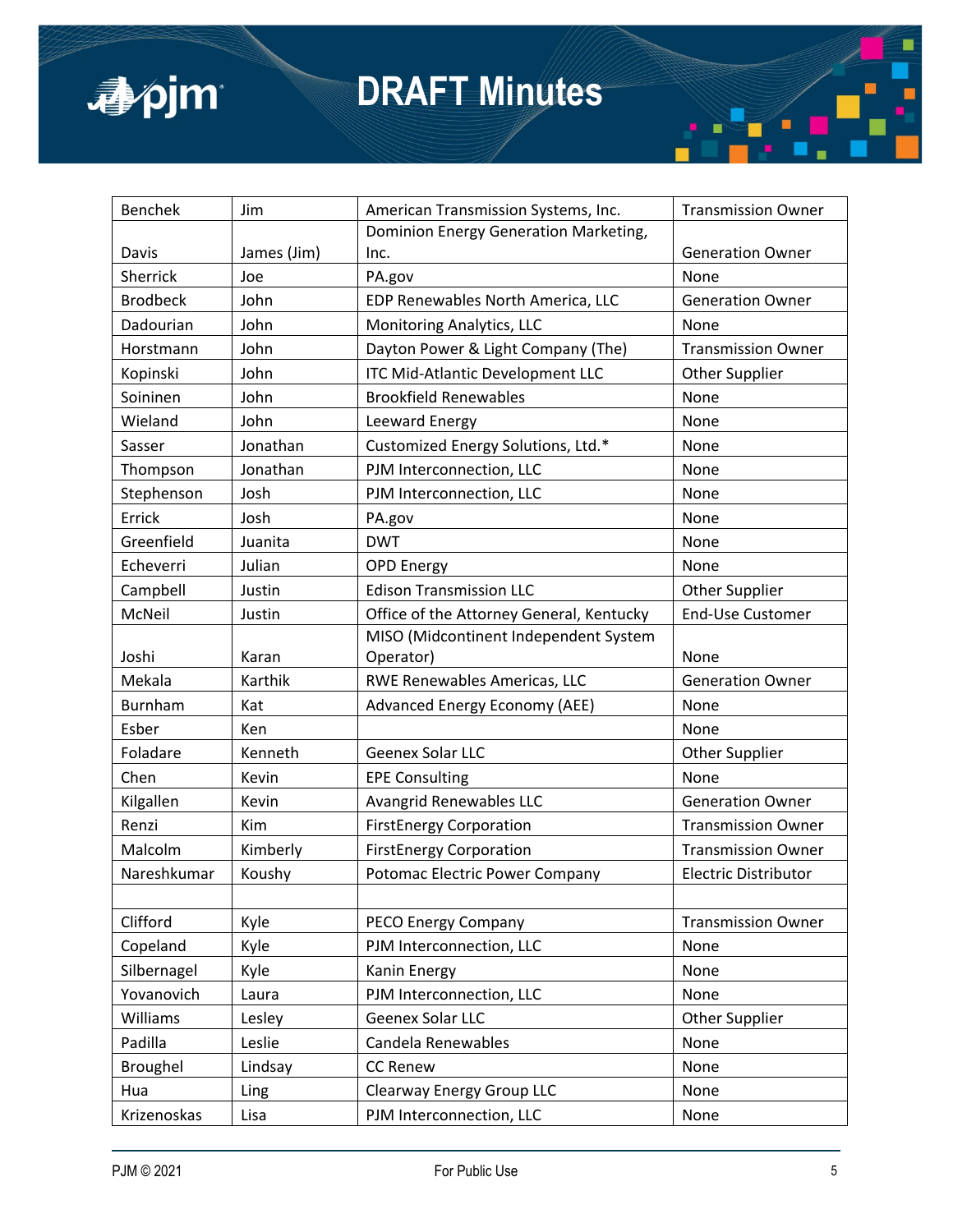

| Delaney       | Liz             | Borrego Solar Systems                            | None                      |
|---------------|-----------------|--------------------------------------------------|---------------------------|
| D'Alessandris | Lou             | <b>FirstEnergy Corporation</b>                   | <b>Transmission Owner</b> |
| Horning       | Lynn Marie      | Customized Energy Solutions, Ltd.*               | None                      |
| Fall          | Maguette        | <b>EDF Renewable Energy</b>                      | None                      |
| Christopher   | Mahila          | Public Utilities Commission of Ohio (The)        | None                      |
| Jayachandran  | Marilyn         | PJM Interconnection, LLC                         | None                      |
| Sims          | Mark            | PJM Interconnection, LLC                         | None                      |
| Walter        | Mark            | Savion, LLC                                      | None                      |
| Nilchi        | Maryam          | <b>Clearway Energy Group LLC</b>                 | None                      |
| Litchfield    | Matthew         | CPV Shore, LLC                                   | <b>Generation Owner</b>   |
| Morias        | Matt            | National Grid Renewables, LLC                    | None                      |
| Crosby        | Matthew         | Cypress Creek Renewables, LLC                    | <b>Generation Owner</b>   |
| Keenan        | Matthew         | Jpower USA                                       | None                      |
| Wharton       | Matthew         | Guidehouse, Inc.                                 | None                      |
|               |                 | Mitsubishi Electric Power Products               |                           |
| Mazurek       | Chad            | (MEPPI) USA                                      | None                      |
| McArdle       | <b>Brian</b>    | NextEra Energy Power Marketing, LLC              | <b>Other Supplier</b>     |
| Kuchan        | Meagan          | PPL Electric Utilities Corp. dba PPL Utilities   | <b>Transmission Owner</b> |
| Good          | Megan           | Pennsylvania Public Utility Commission           | None                      |
| Siddique      | Mehdi           | <b>Primergy Solar</b>                            | None                      |
| Alfano        | Melissa         | Solar Energy Industries Association              | None                      |
| Adams         | Michael         | <b>Public Service Electric &amp; Gas Company</b> | <b>Transmission Owner</b> |
| <b>Bryson</b> | Michael (Mike)  | PJM Interconnection, LLC                         | None                      |
| Cressner      | Michael         | <b>Orion Renewables</b>                          | None                      |
| Fonk          | Michael         | Williams                                         | None                      |
| Hibshman      | Michael         | <b>Hexagon Energy</b>                            | None                      |
| Nenon         | Michael         | <b>Strata Clean Energy</b>                       | None                      |
| Whalen        | Michael         | <b>Foundation Solar Partners</b>                 | None                      |
| Borgatti      | Michael         | <b>Gabel and Associates</b>                      | None                      |
| Hickey        | Mike            | PJM Interconnection, LLC                         | None                      |
| Volpe         | Mike            | Open Road Renewables, LLC                        | None                      |
| <b>Biggs</b>  | Mies            | <b>Birch</b>                                     | None                      |
| Han           | Minnie          | Enel Trading North America, LLC                  | <b>Other Supplier</b>     |
| Shaikh        | Mohammed        | Plus Power, LLC                                  | None                      |
| Fabian        | Natalie         | Duke Energy Ohio, Inc.                           | <b>Transmission Owner</b> |
| Ford          | Nicholas (Nick) | <b>Hexagon Energy</b>                            | None                      |
| Linder        | Nicholas        | Ulteig                                           | None                      |
| Benjamin      | <b>Nick</b>     | Clearway Energy Group LLC                        | None                      |
| Pratt         | Nicholas (Nick) | PPL Electric Utilities Corp. dba PPL Utilities   | <b>Transmission Owner</b> |

π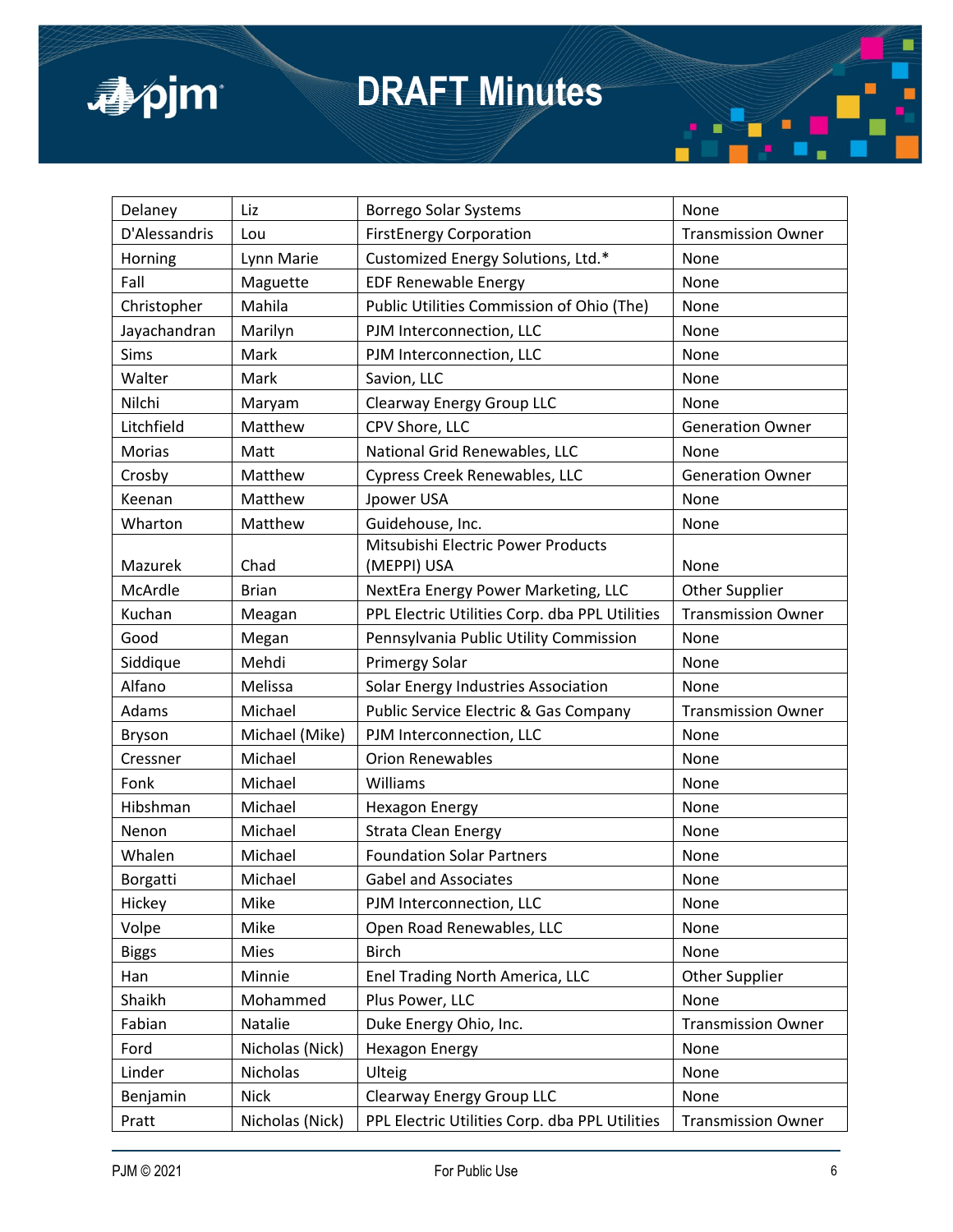

| Fronsdahl    | Nicole   | 1898 and Co.                                     | None                      |
|--------------|----------|--------------------------------------------------|---------------------------|
| Luckey       | Nicole   | Invenergy, LLC                                   | <b>Generation Owner</b>   |
| Dada         | Noorgul  | PJM Interconnection, LLC                         | None                      |
| Caven        | Onyinye  | PJM Interconnection, LLC                         | None                      |
| Fernandez    | Pablo    | Acciona                                          | None                      |
| Rollin       | Patty    | Sol Systems                                      | None                      |
| Wohl         | Paul     | <b>Archer Risk</b>                               | None                      |
| Sotkiewicz   | Paul     | <b>E-Cubed Policy Associates</b>                 | None                      |
| <b>Bruno</b> | Pete     | <b>CC Renew</b>                                  | None                      |
| Jones        | Peter    | Energy Endeavors, LLC                            | <b>Other Supplier</b>     |
| Nedwick      | Peter    | Virginia Electric & Power Company                | <b>Transmission Owner</b> |
| Shah         | Pulin    | PECO Energy Company                              | <b>Transmission Owner</b> |
| Soorya       | Radha    | Other                                            | None                      |
| Wilches      | Rafael   | <b>PSEG</b>                                      | <b>Transmission Owner</b> |
| Pungaliya    | Rajat    | Pine Gate Mid-Atlantic, LLC                      | <b>Other Supplier</b>     |
| Porter       | Randall  | Geronimo Energy                                  | None                      |
| Fakhoury     | Ray      | Fowler Ridge IV Wind Farm LLC                    | <b>Generation Owner</b>   |
| Turner       | Rebecca  | Connect Gen LLC                                  | None                      |
|              |          | Dominion Energy Generation Marketing,            |                           |
| <b>Hicks</b> | Rebecca  | Inc.                                             | <b>Generation Owner</b>   |
|              |          |                                                  |                           |
| Fink         | Regan    | Pine Gate Mid-Atlantic, LLC                      | <b>Other Supplier</b>     |
| Gilani       | Rehan    | ConEdison Energy, Inc.                           | Other Supplier            |
| Noel Jeune   | Reynaldo | PPL Electric Utilities Corp. dba PPL Utilities   | <b>Transmission Owner</b> |
| Seide        | Richard  | Apex Clean Energy                                | None                      |
| Drom         | Richard  | <b>Eckert Seamans</b>                            | None                      |
| Gupta        | Rishabh  | <b>Ecoplexus Inc</b>                             | None                      |
| Price        | Rob      | Sun Energy                                       | None                      |
| Muguele      | Rodrigo  | Acciona                                          | None                      |
| Carrier      | Ron      | <b>Big Lake Consulting</b>                       | None                      |
| Slagel       | Ron      | Ranger Power                                     | None                      |
| Sweeney      | Rory     | <b>GT Power Group</b>                            | None                      |
| Circelli     | Roseanne | <b>Public Service Electric &amp; Gas Company</b> | <b>Transmission Owner</b> |
| Shanker      | Roy      | H.Q. Energy Services (U.S.), Inc.                | Other Supplier            |
| Gebhardt     | Scott    | Pennsylvania Public Utility Commission           | None                      |
| Fink         | Sari     | American Clean Power Association                 | None                      |
| Griffith     | Scott    | Duke Energy                                      | <b>Transmission Owner</b> |
| Hodgdon      | Scott    | Burns & McDonnell                                | None                      |
| Mazari       | Shailabh | Duke Energy Ohio, Inc.                           | <b>Transmission Owner</b> |

π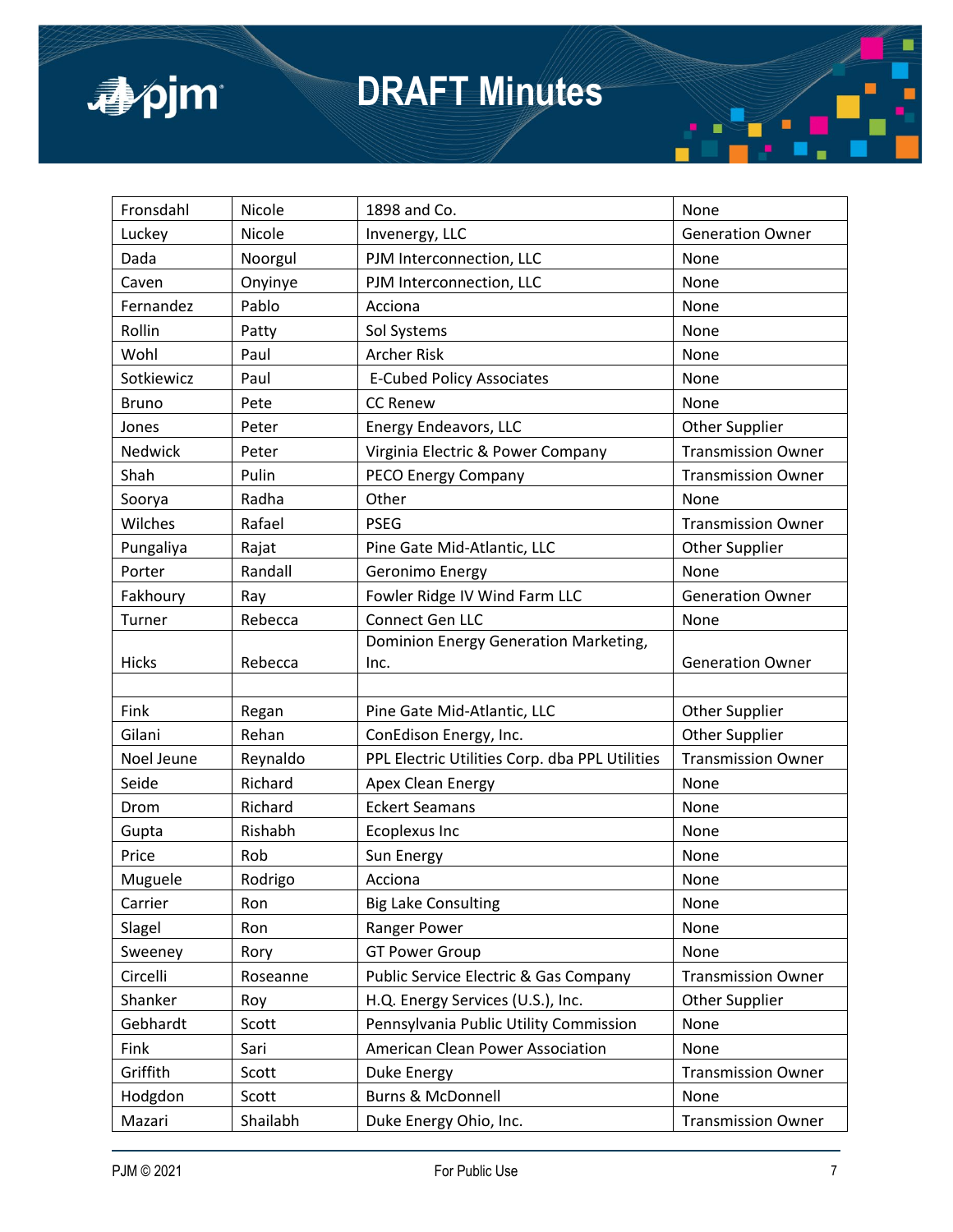

| Midgley       | Sharon        | Exelon Business Services Company, LLC | <b>Transmission Owner</b> |
|---------------|---------------|---------------------------------------|---------------------------|
| Murphy        | Shaun         | PJM Interconnection, LLC              | None                      |
| Mazari        | Shukul        | Savion, LLC                           | None                      |
| Sandler       | Simon         | Q Cells                               | None                      |
| Dossin        | Sophia        | Invenergy, LLC                        | <b>Generation Owner</b>   |
| Ghosh         | Souvik        | Q Cells America                       | None                      |
| Nestel        | Stacey        | PJM Interconnection, LLC              | None                      |
| Steinkuhl     | Steve         | Duke Energy Business Services LLC     | <b>Transmission Owner</b> |
| Kelly         | Stephen       | <b>Brookfield Energy Marketing LP</b> | <b>Other Supplier</b>     |
| Widom         | <b>Stuart</b> | PJM Interconnection, LLC              | None                      |
| Rahman        | Subomi        | Public Service Electric & Gas Company | <b>Transmission Owner</b> |
| McGill        | Susan         | PJM Interconnection, LLC              | None                      |
| Stanfield     | Susan         | Pine Gate Mid-Atlantic, LLC           | <b>Other Supplier</b>     |
| Swagata       | Sengupta      | Public Service Electric & Gas Company | <b>Transmission Owner</b> |
|               |               | AEP Appalachian Transmission Company, |                           |
| Laios         | <b>Takis</b>  | Inc.                                  | <b>Transmission Owner</b> |
| Hoatson       | Tom           | Riverside Generating, LLC             | <b>Generation Owner</b>   |
| McCarthy      | Thomas (Tom)  | Capital Power (US) Holdings Inc.      | None                      |
| Dertzbaugh    | Tim           | <b>Foundation Solar Partners</b>      | None                      |
| Kopp          | Tim           | <b>EPE Consulting</b>                 | None                      |
| Atewologun    | Tobi          | Williams                              | None                      |
| Cater         | Todd          | <b>Foundation Solar Partners</b>      | None                      |
| Bainbridge    | Tom           | <b>Energy Harbor LLC</b>              | <b>Generation Owner</b>   |
| Dao           | Tom           | Bechtel                               | None                      |
| DeAngelis     | Tom           | <b>East Point Energy</b>              | None                      |
| Hyzinski      | Tom           | <b>GT Power Group</b>                 | None                      |
| Shields       | Tom           | Avangrid Renewables, LLC              | <b>Generation Owner</b>   |
| Siegel        | Tom           | Long Road Energy                      | None                      |
| Rodriguez     | Tomas         | OPSI                                  | None                      |
| Haggard       | <b>Travis</b> | <b>Torch Clean Energy</b>             | None                      |
| Cline         | Tyler         | <b>Coronal Energy</b>                 | None                      |
|               |               | AEP Appalachian Transmission Company, |                           |
| <b>Berton</b> | Tyler         | Inc.                                  | <b>Transmission Owner</b> |
| <b>Bhatt</b>  | Viraj         | Algonquin Power                       | None                      |
| Crenshaw      | Walter        | Community Energy, Inc.                | <b>Other Supplier</b>     |
| Andrews       | Wes           | <b>Torch Clean Energy</b>             | None                      |
| Pezalla       | William       | Old Dominion Electric Cooperative     | Electric Distributor      |
| Choi          | Wonbae        | Samsung                               | None                      |
| Callen        | Zachary (Zac) | <b>Illinios Commerce Commission</b>   | None                      |

π